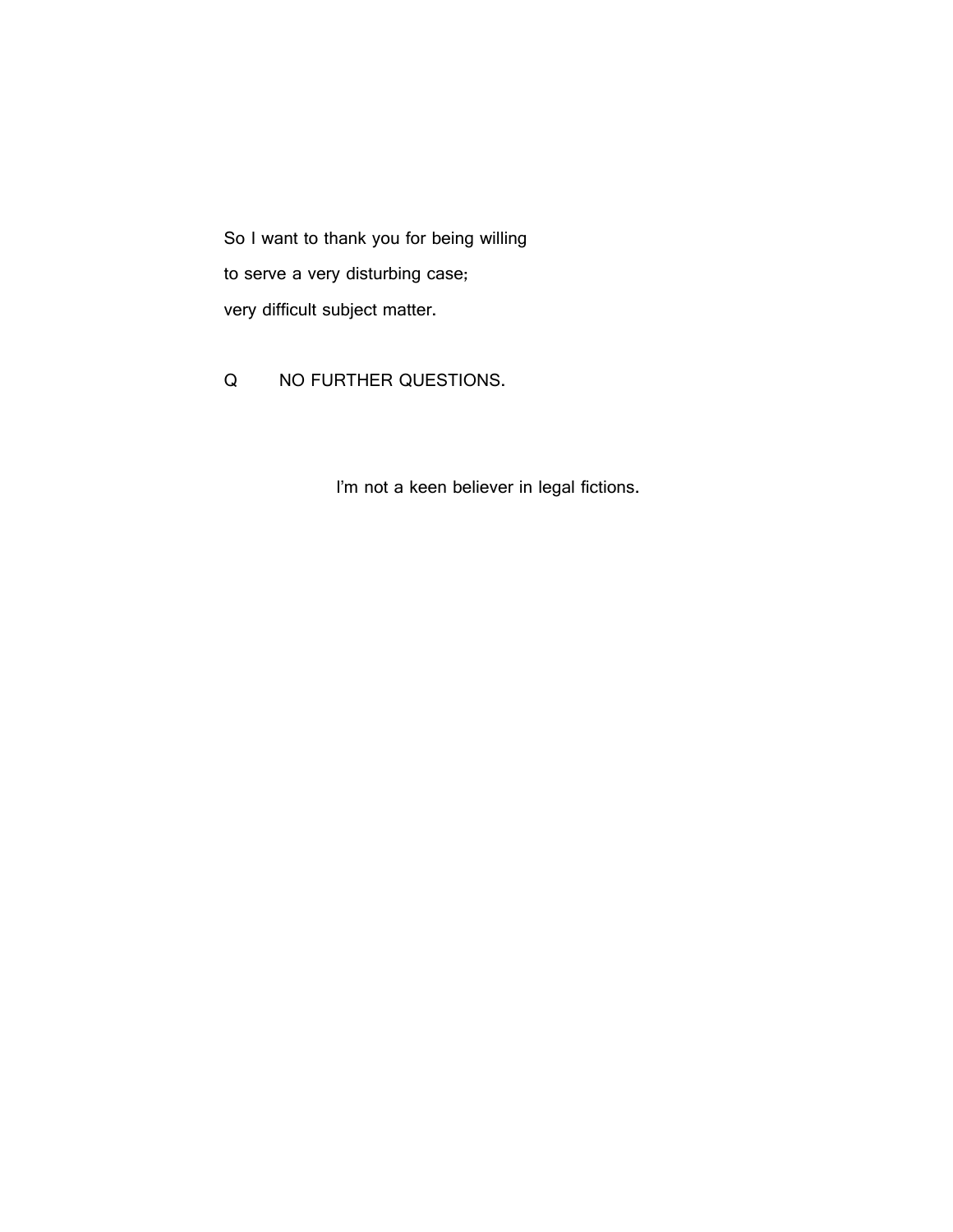Before when they give me my sentence, I seen this Nigga getting his shit. This Nigga was so hurt man… Bus, we was on the bus and Nigga was so hurt, Like we leaving, Like, he getting out

> And we leaving on the bus …this Nigga get off the bus and put his head down like he was hurting.

> > Man…. You good though?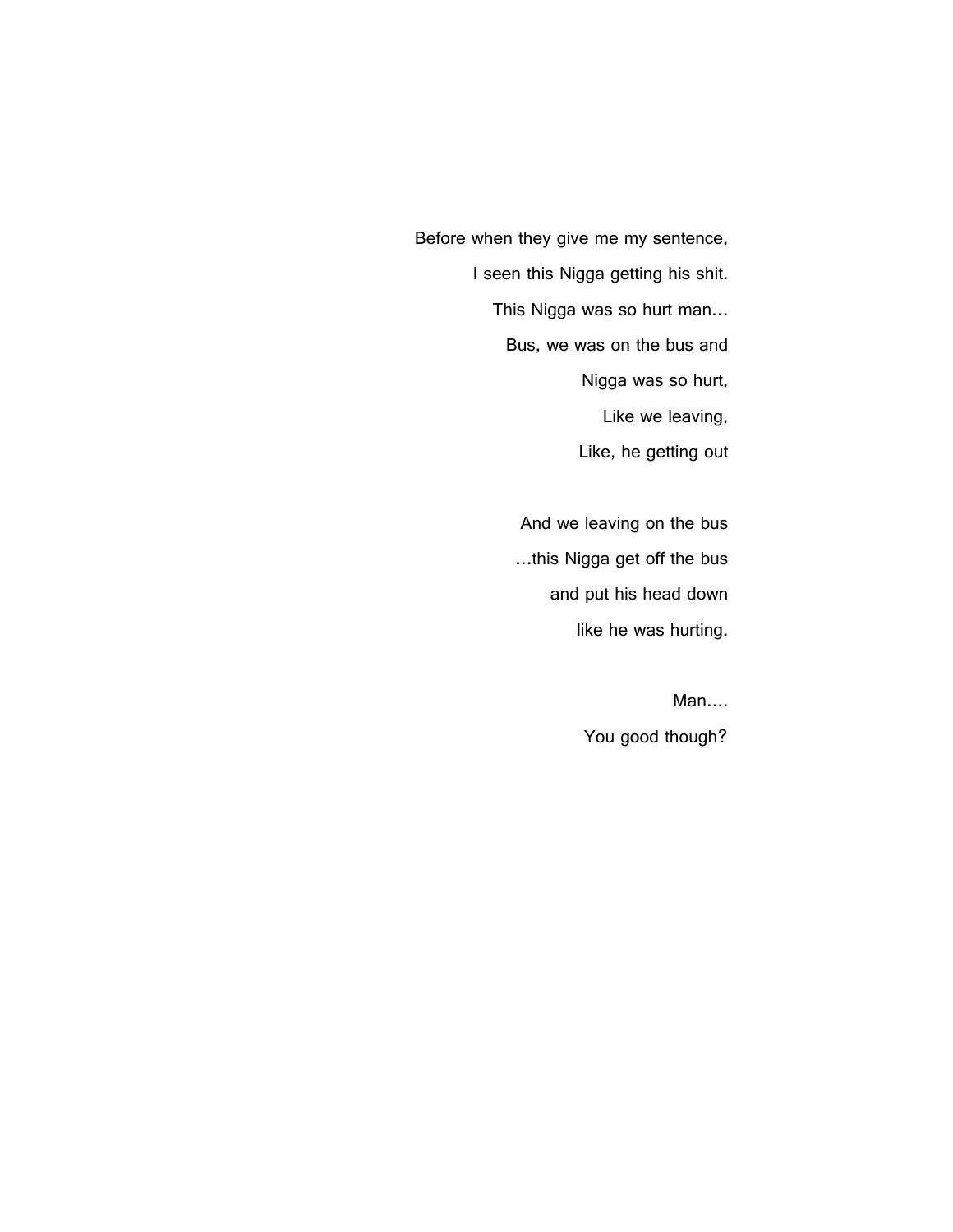I am growing increasingly frustrated By this misstatement of the law.

I'm a lady's man, I'm not no monster.

YOU MAY HAVE NOTICED THE LAW SAYS IT'S AGAINST THE LAW TO TAKE A PICTURE IN THE COURTHOUSE.

> You don't have to be a jerk to be a good attorney. In fact, most of the best ones are not jerks. I think you should be glad about that.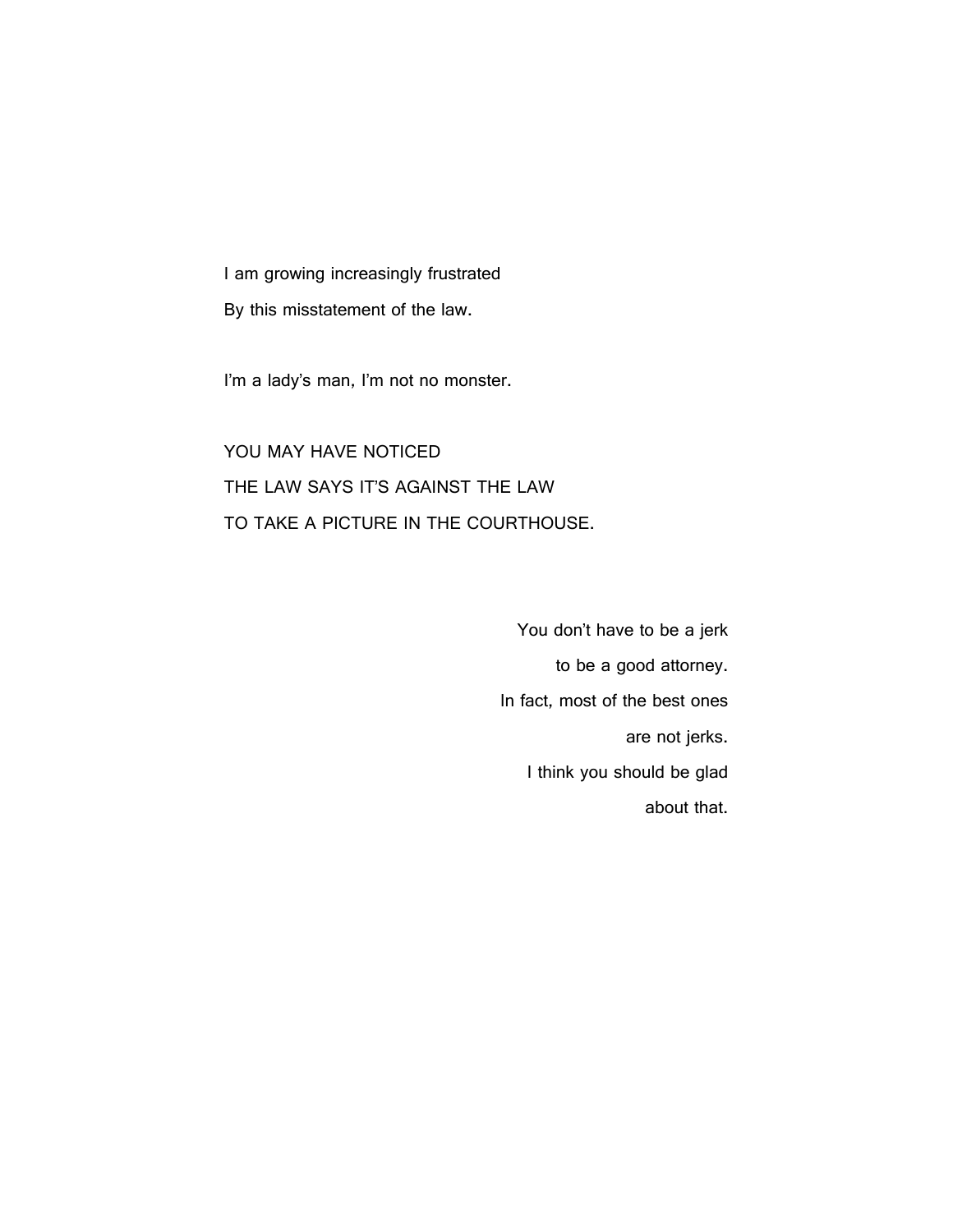If I was a jury, I would have found me guilty, too. You know, the jury has kids and everything. I—everybody on the streets, they know what I am in jail for. They all say, "He got hisself caught up." Don't nobody believe the story. And the jury found me guilty because they in society, and they got kids. They going to find you guilty anyway. Like me. If I was on the streets and I would have been a juror, I would have found that person guilty.

THE COURT: DO YOU UNDERSTAND AND AGREE? THE WITNESS: IT IS OVER. THE COURT: LISTEN AND ANSWER— THE WITNESS: IT IS OVER. THE COURT: —MY QUESTION, PLEASE. THE WITNESS: IT IS OVER.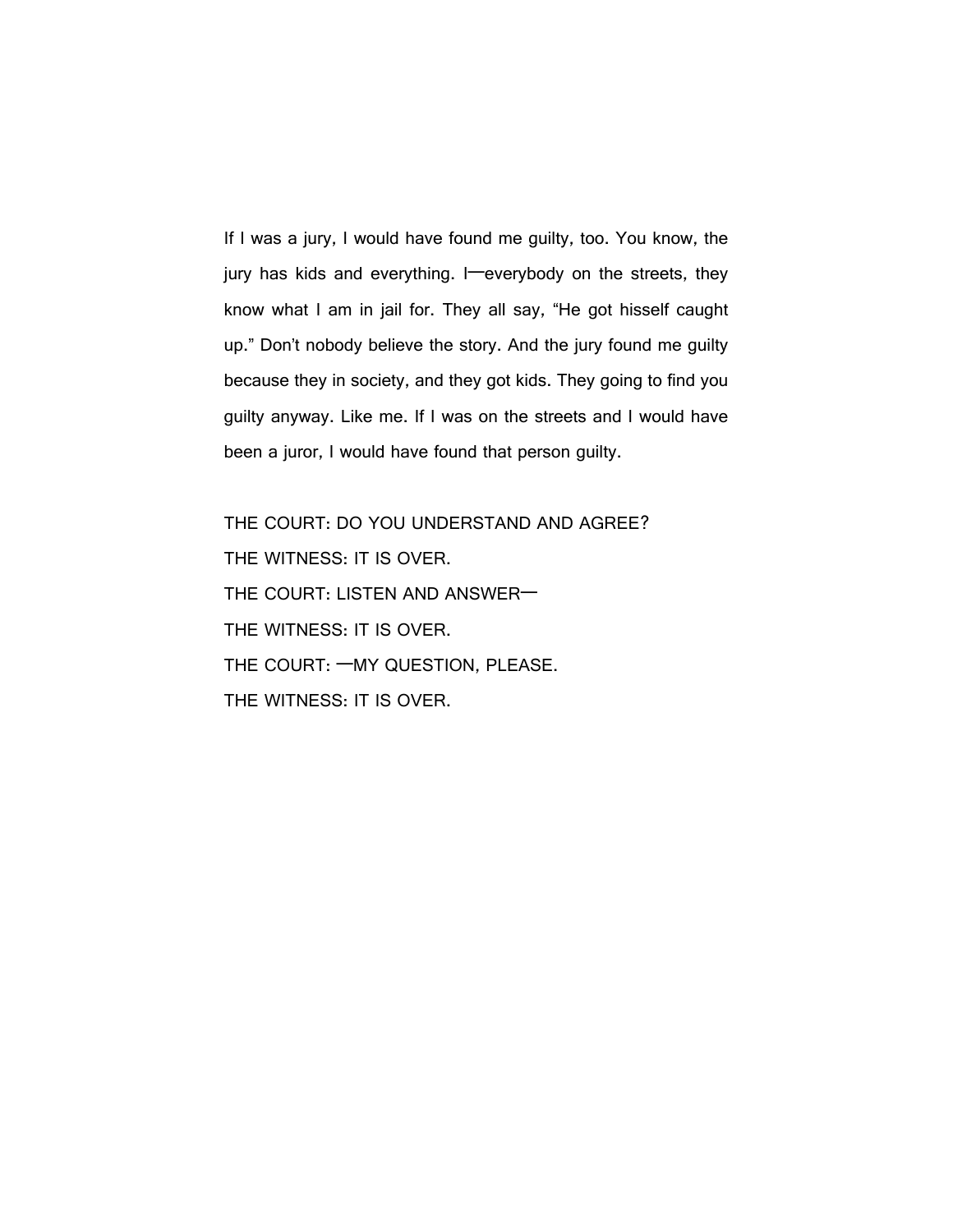But in movies—you watch these movies and like the President will be sitting next to his cabin member and they are like, Mr. President, we need the nuclear code and the President is like, This is a delicious piece of chocolate cake or whatever. They are talking as if you can talk in a helicopter. And I am telling you that you cannot talk in a helicopter.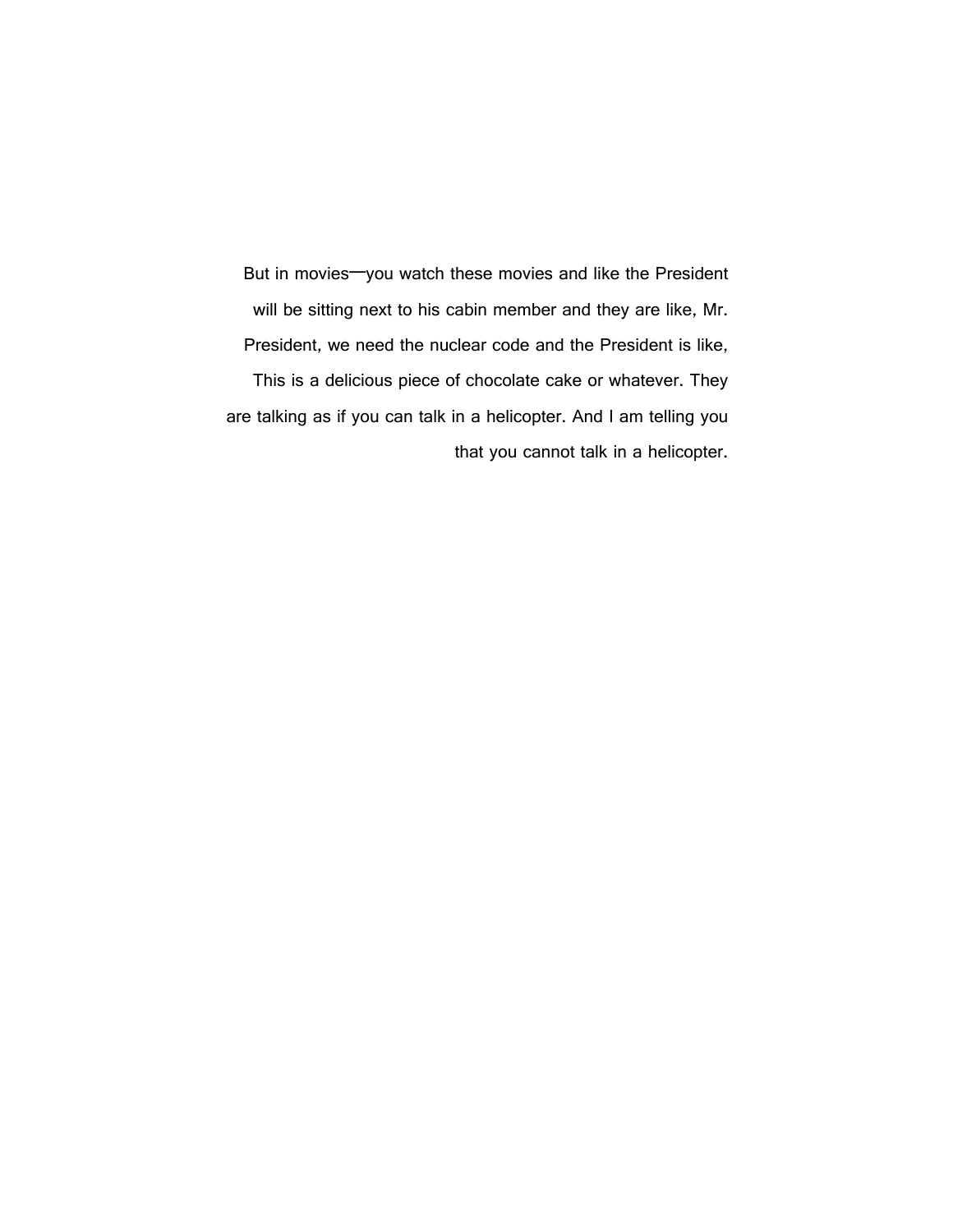BELIEVE IT OR NOT, IT WAS EVEN COLDER THIS MORNING. I'VE OPENED THIS DOOR HERE, EVEN THOUGH IT ARGUABLY IS A VIOLATION OF THE FIRE CODE, TO TRY TO GET SOME OF THE WARM AIR IN THERE TO COME IN HERE. BUT I'M NOT SURE EXACTLY HOW LONG IT'S GOING TO TAKE FOR THEM TO RAISE THE TEMPERATURE. OFTEN WHAT HAPPENS IS THEY REALLY RAISE IT, AND THEN IT'S GOING TO BE UNCOMFORTABLE.

I'M WEARING MY HEAVY ROBE TODAY.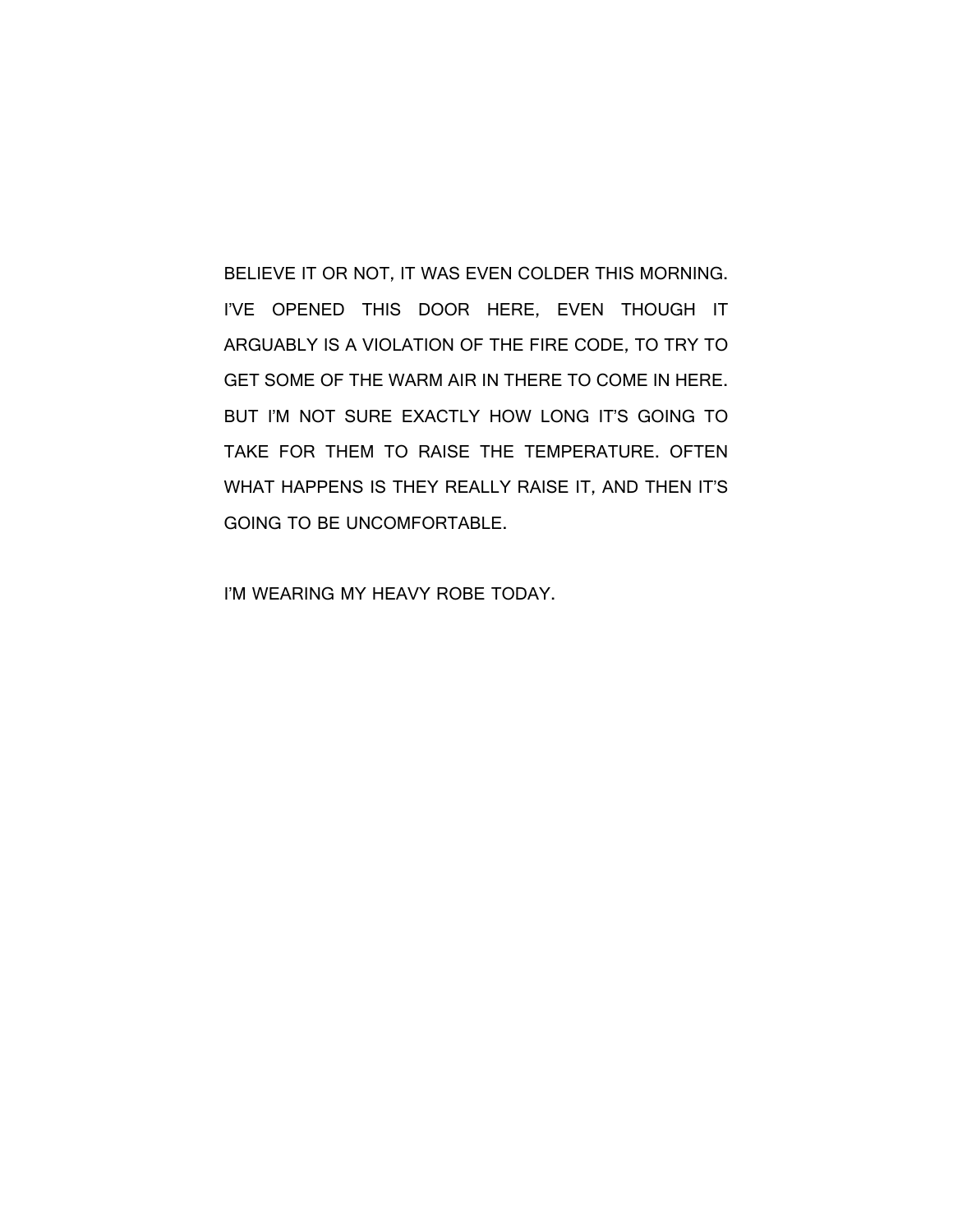I have had the misfortune of riding in lots of helicopters in my life. Every time I watch a movie with people in helicopters, I get upset. Because what happens in movies—these are probably from people who—I don't know if it's the director or the writer who has never been in a helicopter, but you will see on TV and movies people sitting in helicopters and they are just talking like I am talking to you. Just like helicopters aren't noisy. Like the laws of physics don't require a helicopter to make this whirling sound that you can hear literally from like 10 miles away. I can hear the helicopter. It's coming my way.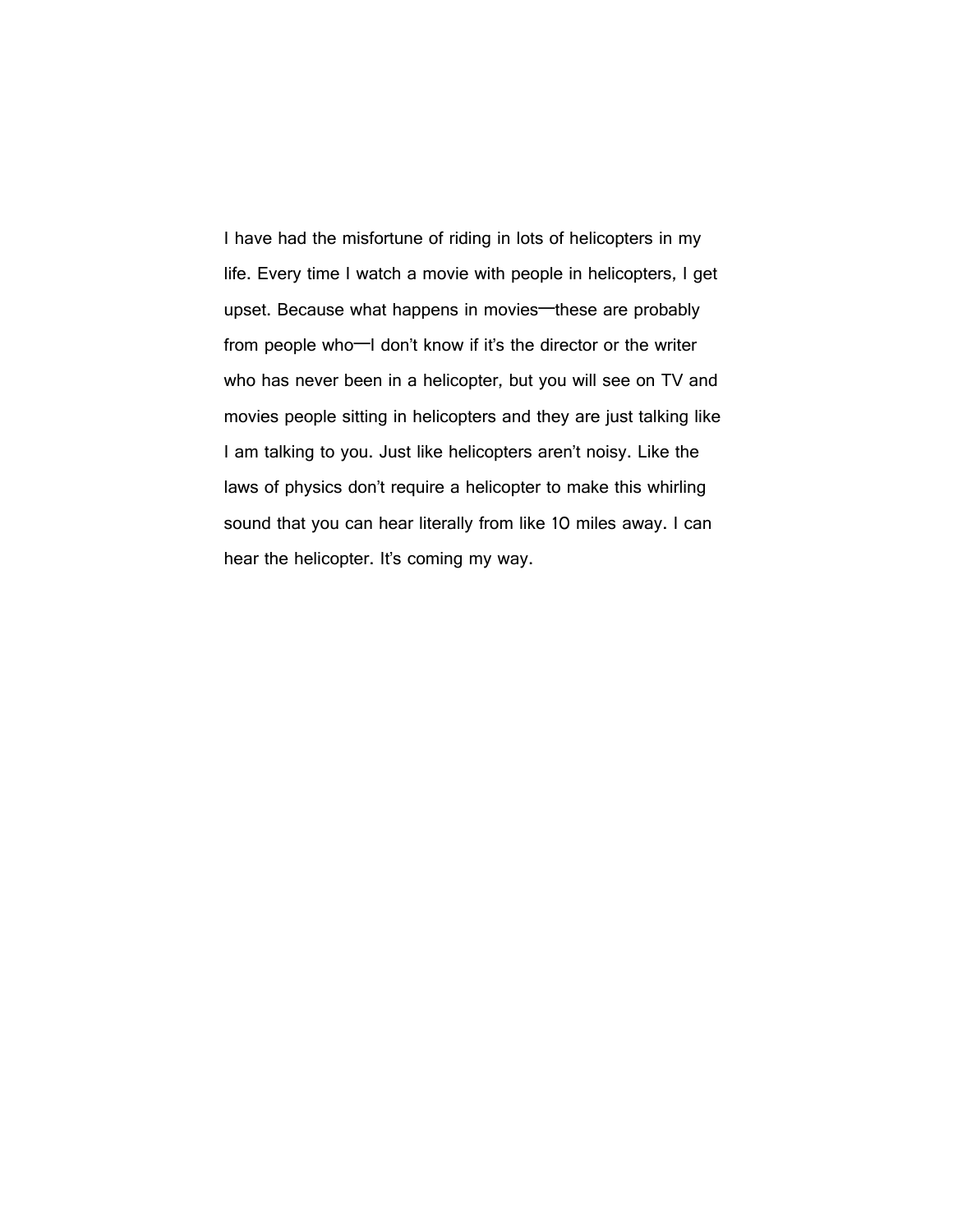Even this gentleman right here, This gentleman was doing this right Like this to me. Even him, the bailiff seen this man Every time he come up in here, He does the same thing.

He look at me, laugh, Giggle, and take this guy For a joke.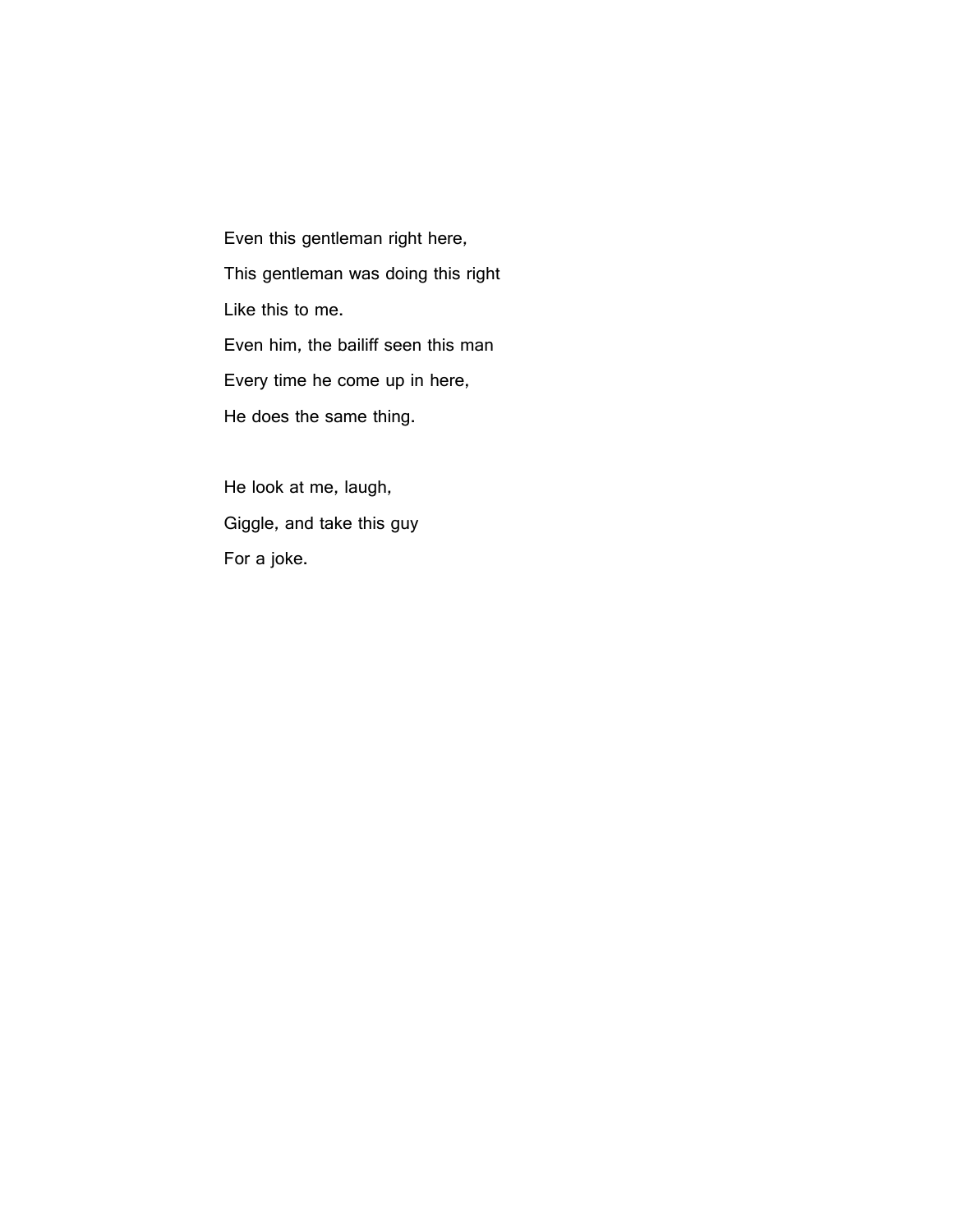| THE WITNESS: | IT IS OVER.                  |
|--------------|------------------------------|
| THE COURT:   | DO YOU UNDERSTAND AND AGREE? |
| THE WITNESS: | IT IS OVER.                  |
| THE COURT:   | LISTEN AND ANSWER            |
| THE WITNESS: | IT IS OVER.                  |
| THE COURT:   | -MY QUESTION PLEASE.         |
| THE WITNESS: | IT IS OVER.                  |

Don't, don't you feel better now though? Don't you feel like you're starting to take some weight off? Talk to me, tell me about it.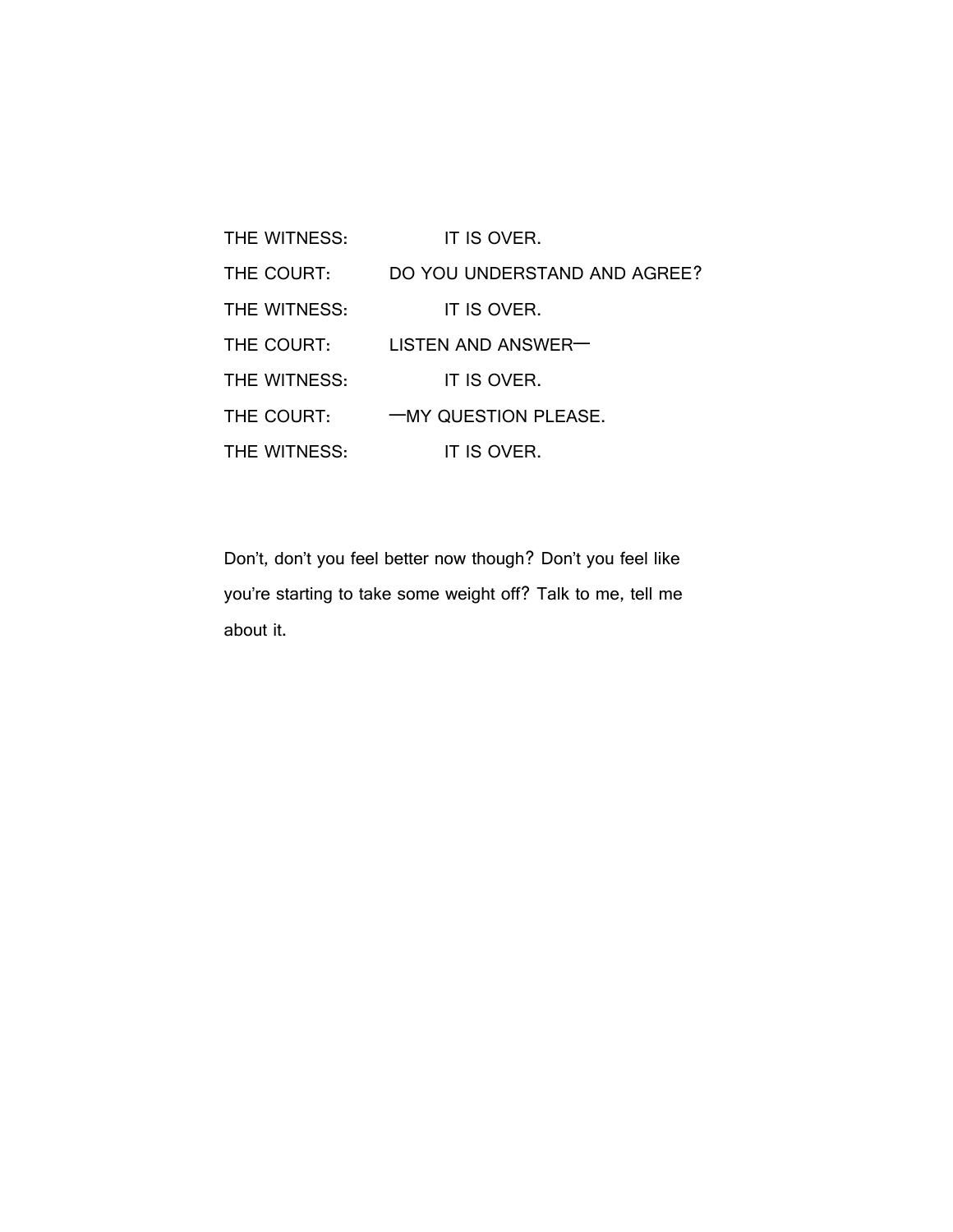- Q WERE YOU TRYING TO KILL YOURSELF?
- A PROBABLY

PROSECUTOR: MY CONCERN IS THAT I DON'T WANT APPELLATE ISSUES IN THIS CASE. MY CONCERN IS I DON'T WANT APPELLATE ISSUES IN THIS CASE. THE COURT: I DIDN'T HEAR THAT. PROSECUTOR: MY CONCERN IS I DON'T WANT APPELLATE ISSUES IN THIS CASE.

You know, like human, you're a police officer. And you are strange to me that I am telling you all of these things. But in a way man it's like I feel love for you. I appreciate that. Yeah.

> THERE YOU GO. RESPECTFULLY SPEAKING, YOU KNOW, I NEVER WANTED TO BE A LAWYER AND NEVER WANTED TO BE A JUDGE.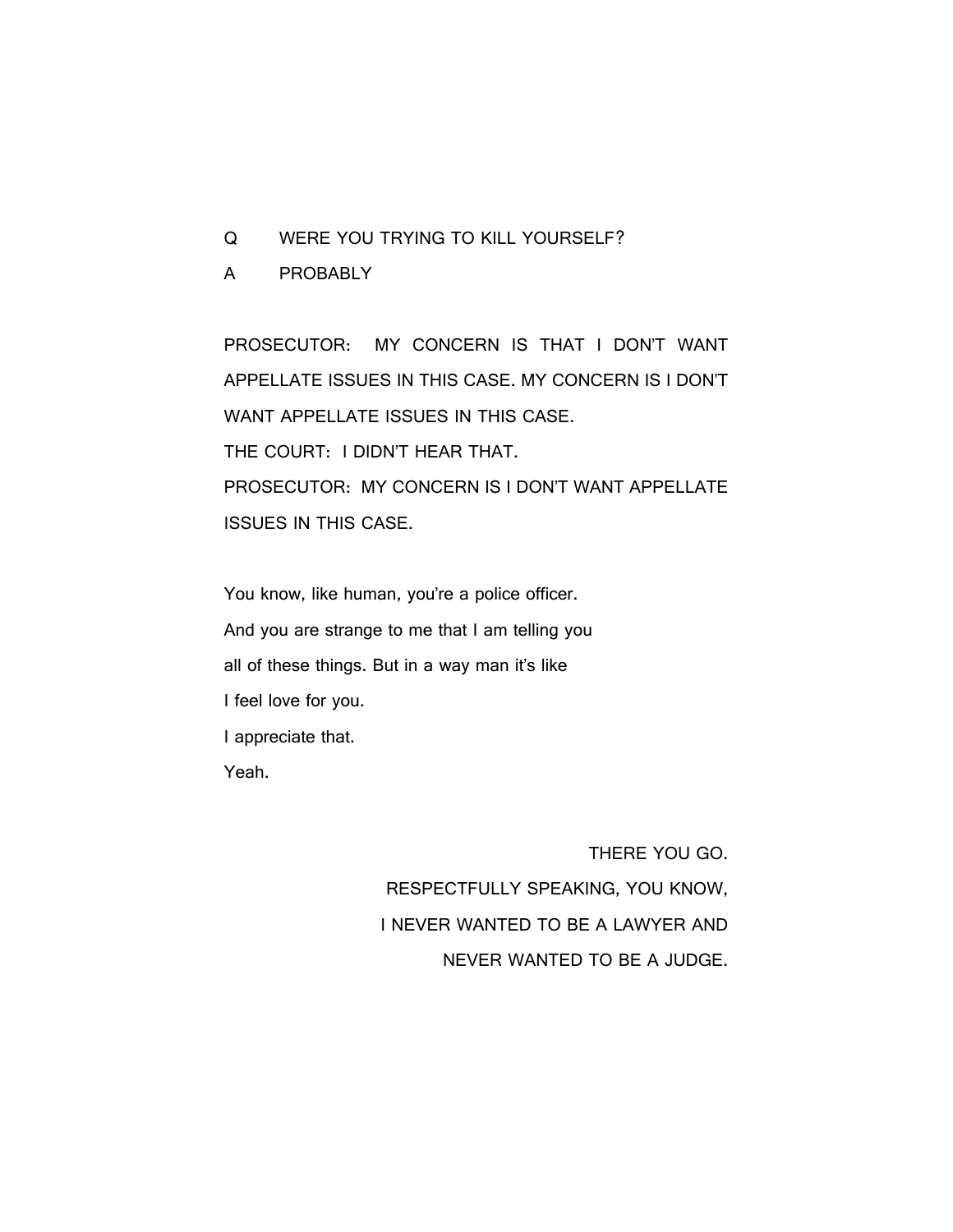I'M A COMMON KIND OF GUY, YOU KNOW? LIKE I ALWAYS SAID, I TOOK BASIC MATH. I TOOK ONE COURSE OF BASIC MATH IN 10TH GRADE AND COULDN'T GRADUATE COLLEGE TODAY OR FROM HIGH SCHOOL, OR, LEAST OF ALL, LAW SCHOOL.

SO I HAVE TWO FEET ON THE GROUND. AND I AM A COMMON KIND OF GUY. I USED TO CHANGE TIRES.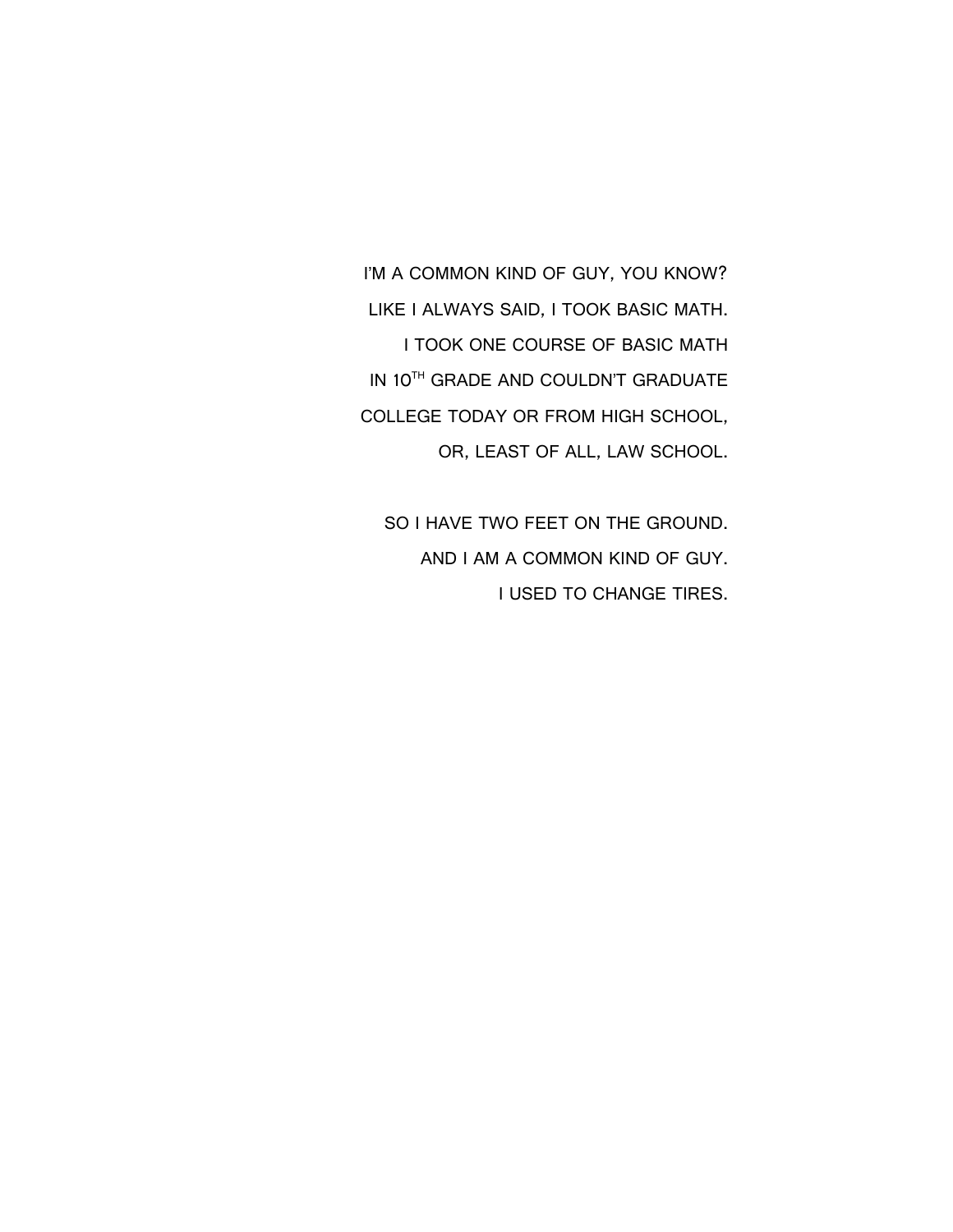## THE DEFENDANT: I WANT MY APPEAL. FILE MY APPEAL. FUCK THAT SHIT.

I think if he's convicted, it will be the first issue on appeal, and-

| THE COURT: | THE LAST THING?                        |
|------------|----------------------------------------|
| COUNSEL:   | THIS IS THE LAST ONE. ISN'T THAT GOOD? |
| THE COURT: | OH, MY GOD, BE STILL MY BEATING HEART. |